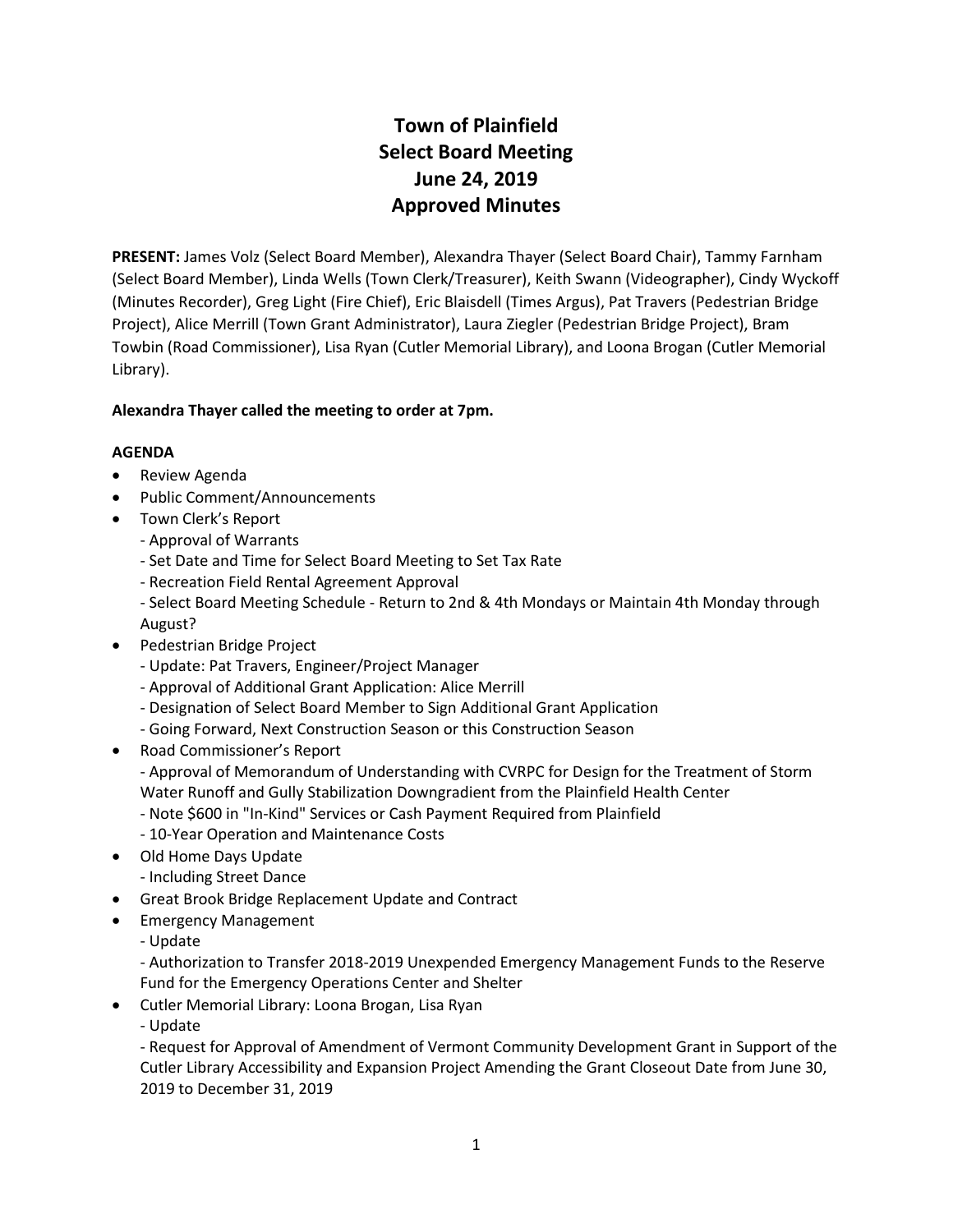- RAMP Update Jim Volz
	- Authorize Reimbursement to Jim Volz for RAMP Meeting Pizza/Drinks
- US 2-Main Street Intersection Update
	- Email from Erin Parizo, VTrans Engineer and Project Manager
		- Designation of Select Board Liaison for Route 2-Main St. Intersection for VTrans Ongoing Work
- Approve Conflict of Interest Policy
- Approve Minutes of May 28, June 11, and June 13, 2019
- Other Business
- Agenda Items for July 22, 2019 Meeting
- Adjourn

#### **PUBLIC COMMENT/ANNOUNCEMENTS**

 Thayer announced that the Twin Valley Senior Center will be sponsoring this month's Community Dinner on 6/25/19 starting at 6pm.

#### **REVIEW AGENDA**

- After a brief discussion regarding the need to approve the renewal contract for the Town Hall Opera House, it was decided that the issue could be addressed at a subsequent meeting.
- Thayer added discussion with Fire Chief Greg Light regarding a dry fire hydrant.
- Discussion regarding approval of the Recreation Field Rental Agreement was removed from the agenda.

#### **FIRE CHIEF GREG LIGHT**

 Fire Chief Greg Light was present to inform the Select Board about the need to put into working order the dry hydrant at Mill Street Park that is used for feeding water up from the Winooski River during a fire. Light noted that a working dry hydrant is critical in providing a water source for fighting fires in the Village and that plans are to apply for a grant to replace it, which likely will not happen until next year. In the meantime, Light requested that the Town be responsible for clearing out and maintaining the currently overgrown area leading down to the river in order to allow fire fighters easier access to the water during an emergency. Light agreed to mark off the area that needs to be cleared. The question was raised as to whether the upcoming construction of the Pedestrian Bridge might impact the reinstallation of the hydrant/pipes. Pedestrian Bridge Project Manager Pat Travers agreed to take a closer look and let Light know if he foresees any problems. **James Volz made a motion that the Town make arrangements to clear and maintain a path down to the river. The motion was approved.**

#### **TOWN CLERK'S REPORT**

#### **- APPROVAL OF WARRANTS**

- **- SET DATE AND TIME FOR SELECT BOARD MEETING TO SET TAX RATE**
- **- RECREATION FIELD RENTAL AGREEMENT APPROVAL**

#### **- SELECT BOARD MEETING SCHEDULE - RETURN TO 2ND & 4TH MONDAYS OR MAINTAIN 4TH MONDAY THROUGH AUGUST?**

- Town Clerk/Treasurer Linda Wells presented invoices from Video Vision for one extra hour each for videotaping the 5/13/19 and 5/28/19 Select Board meetings. Videographer Keith Swann agreed to contact Video Vision to ask why an entire hour was charged when the meetings only went a few minutes over two hours. Wells will not pay the invoice until more information is gathered.
- The Select Board agreed to meet on 7/2/19 at 8:00am to set the tax rate.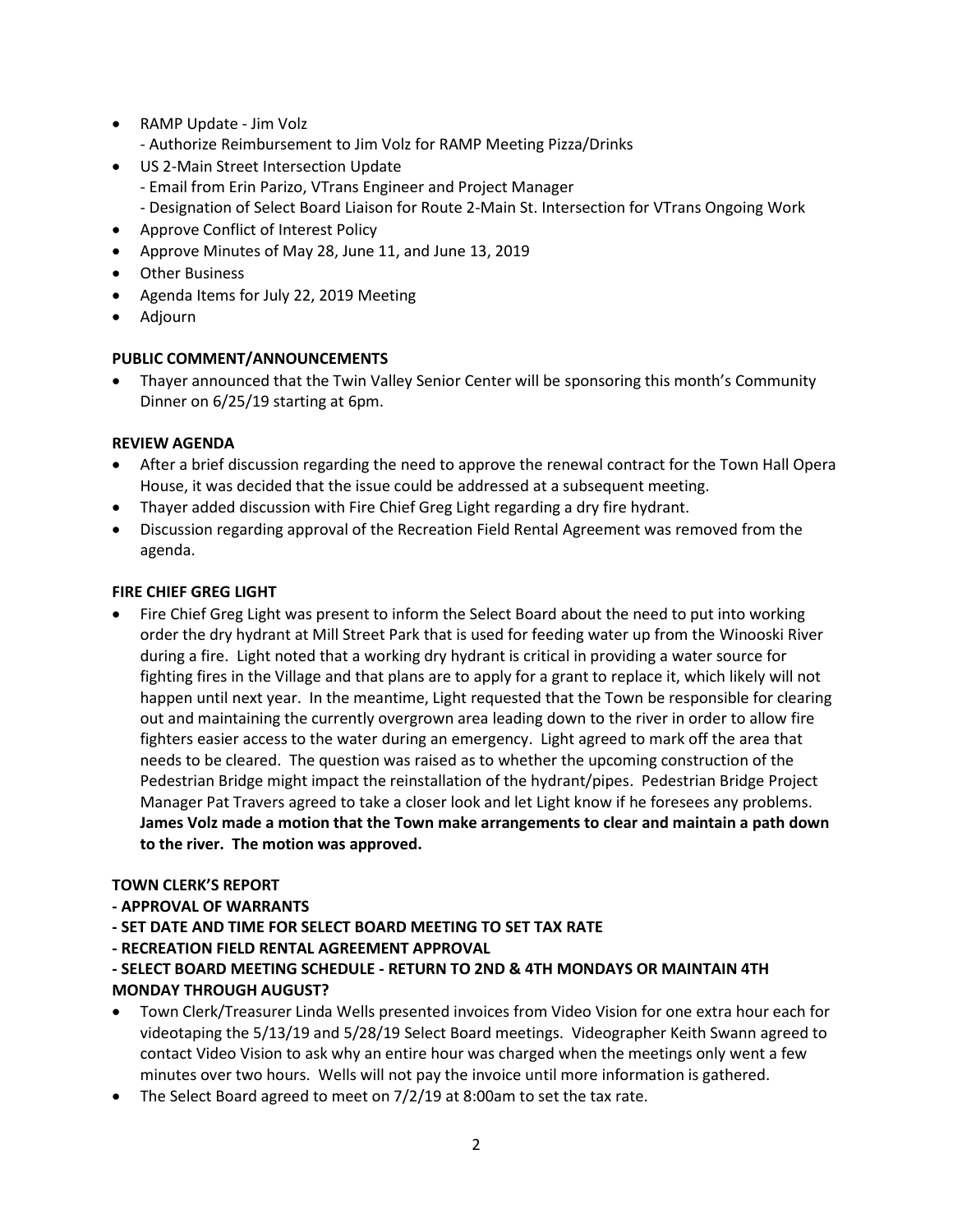- The Select Board agreed to continue holding one three-hour meeting in July and possibly August rather than holding two two-hour meetings each month.
- **Volz made a motion to approve warrants of 6/21/19 and 6/28/19. The motion was approved.** Wells noted that she will have one more warrant that will need to be approved by 6/28/19, the last business day of the current fiscal year. Volz agreed to stop by the Town Clerk's office to sign it on 6/28/19.
- **Tammy Farnham made a motion to approve:** 
	- o **a liquor license permit application for 802 Cocktails for an event on 7/6/19 from 12-6pm at Goddard College;**
	- o **an excess weight permit application from GK Bisson Trucking; and**

o **an access permit request from Steve Pappas for 3134 Country Club Road in Barre. The motion was approved.**

**PEDESTRIAN BRIDGE PROJECT - UPDATE: PAT TRAVERS, ENGINEER/PROJECT MANAGER** 

- **- APPROVAL OF ADDITIONAL GRANT APPLICATION: ALICE MERRILL**
- **- DESIGNATION OF SELECT BOARD MEMBER TO SIGN ADDITIONAL GRANT APPLICATION**
- **- GOING FORWARD, NEXT CONSTRUCTION SEASON OR THIS CONSTRUCTION SEASON**
- Project Manager Pat Travers provided an update on the Pedestrian Bridge project, stating that given no unforeseen challenges, the construction phase of the project can be put out for bid at the end of July with the three-month construction period commencing in mid-September. Discussion ensued, including the possibility of waiting until January 2020 to put the project out to bid with construction commencing the following spring; safety issues and the need to apply for additional funding for traffic control during construction; shifting work from the Dufresne Group during the bid and construction phases to Travers, the resident engineer, and construction inspector to avoid exceeding the \$100,000 reimbursement limit for design engineering; and reasons for project cost increases. Town Grant Administrator Alice Merrill will gather information from various parties to come up with the dollar amount to request in the grant application due on 6/28/19 at 1pm. **Volz made a motion to authorize Alice Merrill to work with Pat Travers and Ross Gouin to come up with a request for additional grant money to complete the Bike/Pedestrian project. The motion was approved.** Immediately following, **Farnham made a motion to authorize Thayer to sign the letter to Jon Kaplan in reference to the Bike/Pedestrian project. The motion was approved.** Immediately following, **Volz made a motion to approve the resolution document to VTRANS.** The text of the resolution is as follows: Resolved that the Plainfield Select Board acknowledges its willingness to submit a grant application to the 2019 Bike/Ped Program and to provide the local match and future maintenance responsibility for the Main Street Pedestrian Bridge/US 2 South Sidewalk Project. **The motion was approved.** The Select Board agreed that the project timeframe should be shifted to sending out the request for bids in January 2020. Travers agreed to send the new timeframe to Merrill tomorrow for inclusion in the grant application. **Volz made a motion to designate Farnham to handle the actual submission of the grant request to VTRANS. The motion was approved.**
- Travers stated that a request for proposals to solicit for resident engineering services for the Bike/Pedestrian project will be coming up and that VTRANS has devised a process to save towns time by providing a list of six pre-qualified firms from which towns can choose with whom to work. Travers noted that a volunteer committee can do that, saving the Town the expense of having Travers perform in that that role, except for drafting the request for proposals to ultimately select a firm. Travers will send an email to the Select Board describing this option.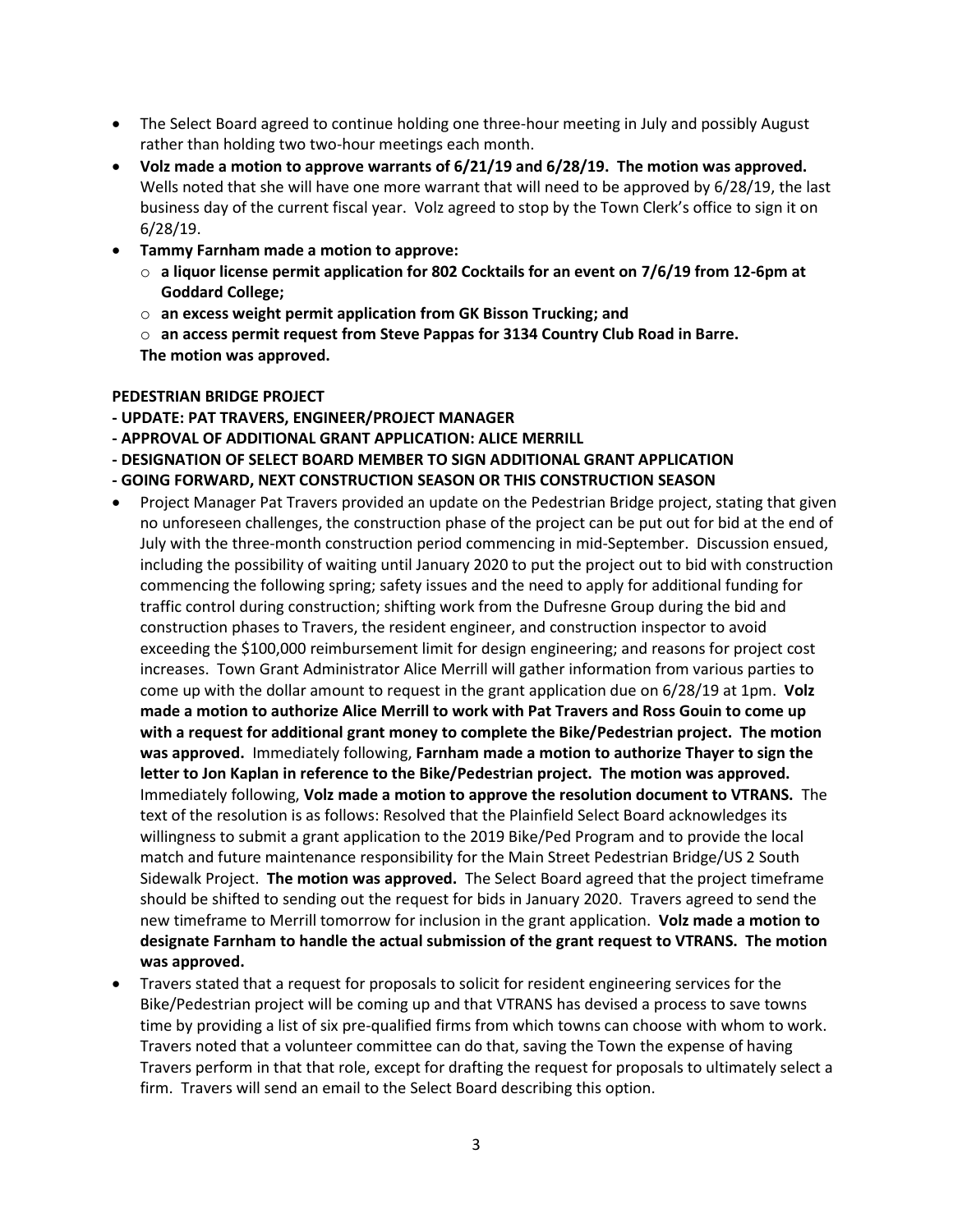#### **ROAD COMMISSIONER'S REPORT**

**- APPROVAL OF MEMORANDUM OF UNDERSTANDING WITH CVRPC FOR DESIGN FOR THE TREATMENT OF STORM WATER RUNOFF AND GULLY STABILIZATION DOWNGRADIENT FROM THE PLAINFIELD HEALTH CENTER** 

**- NOTE \$600 IN "IN-KIND" SERVICES OR CASH PAYMENT REQUIRED FROM PLAINFIELD** 

- **- 10-YEAR OPERATION AND MAINTENANCE COSTS**
- Road Commissioner Bram Towbin reported on the following:
	- $\circ$  Two bids have been received to pave Towne Avenue, the hill leading down to Martin Meadow, and the bottom of East Hill Road: 1) Green Mountain Paving for \$74,250; and 2) Pike Industries for \$51,480. Towbin recommended that the project be given to Pike Industries. **Volz made a motion to approve the selection of Pike Industries for the paving project. The motion was approved.**
	- $\circ$  A section of land behind the Plainfield Health Center is severely eroding with sediment flowing into the Winooski River. In discussions with the Central Vermont Regional Planning Commission (CVRPC) and the Health Center, it has been determined that a State grant is available to build a retaining pond to catch the sediment and stabilize the bank. The project would not cost the Town anything, but would obligate the Town to clean out the retaining pond every one or two years. Both the Health Center and CVRPC are in support of the project. Towbin noted that carrying out this project would indicate to the State that Plainfield is making strides toward addressing the State's concerns regarding sediment flowing from rivers and streams into Lake Champlain. Towbin will let the Select Board know if the river bank area is on Town property. It was decided that the issue would be included in the agenda for 7/22/19 Select Board meeting.
	- $\circ$  Towbin opened two bids for constructing the 800-square foot lean-to addition to the Town shed: 1) Copping Construction for \$8,300, which includes a stipulation that a Town employee help set the supporting posts; and 2) Kevin Moran Construction for \$8,700. After a brief discussion, including the fact that Kevin Moran's bid was based on 26-feet dimension as opposed to the correct specification of 24 feet, **Volz made a motion to approve Kevin Moran Construction getting the contract and that Thayer contact the company to see if the price would change once it is understood that the actual dimension is 24x18 feet instead of 26x18 feet. The motion was approved.**
	- $\circ$  The heavy duty Ford pickup truck that the Town purchased within the past two years has both a leaking gas tank and a non-working turbocharger. The extended warranty does not cover these issues because the running time of 3,000 hours has been exceeded due to including idling time in the equation. Consequently, the repair cost will be approximately \$5,000, which Towbin had approved because of how essential the truck is to the Highway Department.

#### **CUTLER MEMORIAL LIBRARY: LOONA BROGAN, LISA RYAN**

#### **- UPDATE**

**- REQUEST FOR APPROVAL OF AMENDMENT OF VERMONT COMMUNITY DEVELOPMENT GRANT IN SUPPORT OF THE CUTLER LIBRARY ACCESSIBILITY AND EXPANSION PROJECT AMENDING THE GRANT CLOSEOUT DATE FROM JUNE 30, 2019 TO DECEMBER 31, 2019**

 Cutler Memorial Librarian Loona Brogan and consultant Lisa Ryan were present to request Select Board support for extending the closeout date of the Library's planning grant from 6/30/19 to 12/31/19. Ryan provided an update on what has been accomplished under the planning grant thus far and explained that the reason for the extension request is to work with an engineer to determine that the area where the addition is planned has adequate soil on which to build. Volz noted that because his wife sits on the Library's Board of Trustees, he will recuse himself from being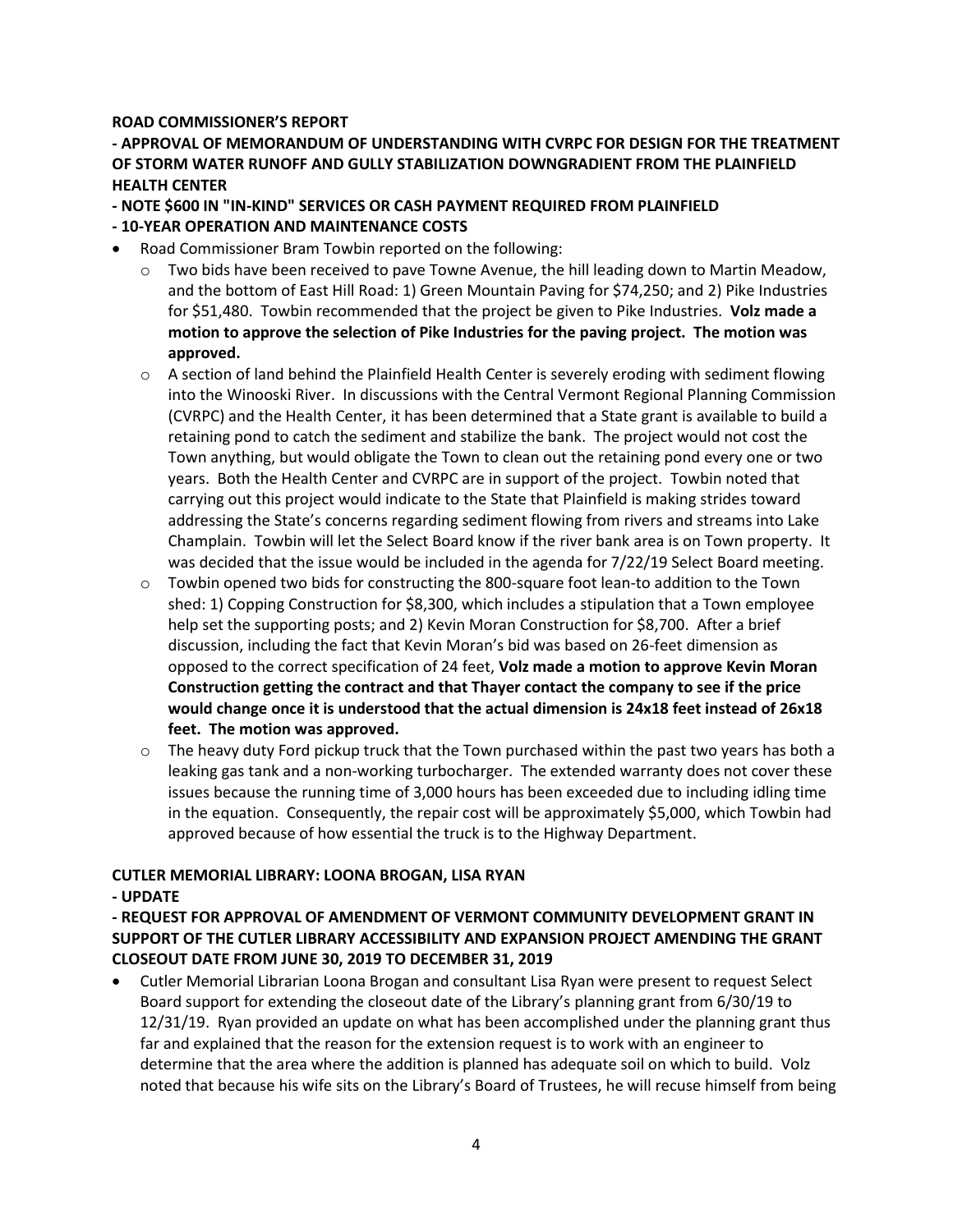involved in this issue. **Farnham made a motion to sign the addendum for the Library to extend its grant program to 12/31/19. The motion was approved with Volz abstaining.** 

# **OLD HOME DAYS UPDATE**

### **- INCLUDING STREET DANCE**

 Thayer provided an update on the planning for this year's Old Home Days, noting that resident Jamie Spector has joined the effort and is doing a lot to help coordinate arrangements. There also has been interest in holding a street dance in front of Positive Pie, which the organizers hope that the Select Board will endorse. Hearing no objections, Thayer stated that she will inform the organizers that the Select Board is in support of the street dance.

#### **GREAT BROOK BRIDGE REPLACEMENT UPDATE AND CONTRACT**

 Volz noted that the VHB contract does not define what the project is, but rather refers to it as "the project." Thayer stated two other issues that were raised by Volz and Farnham during the 6/11/19 special Select Board meeting regarding changing the text from "under Massachusetts law" to "under Vermont law" and wording having to do with the allocation of risk. Thayer will send these points to VHB for consideration.

#### **EMERGENCY MANAGEMENT**

#### **- UPDATE**

#### **- AUTHORIZATION TO TRANSFER 2018-2019 UNEXPENDED EMERGENCY MANAGEMENT FUNDS TO THE RESERVE FUND FOR THE EMERGENCY OPERATIONS CENTER AND SHELTER**

 Thayer gave an update on what has been expended from this year's Emergency Management budget and proposed that the Select Board approve moving \$2,595 into the reserve fund to provide flexibility for Emergency Management and shelter needs. Thayer explained that without moving the sum into the reserve fund, the money would not be expended and go towards reducing the tax rate. Farnham stated that she was not inclined to move the funds given that \$1,500 was the amount that had been allocated for the Emergency Management line item during the budget process, and instead offered a compromise amount of \$1,000 to be moved over to the reserve fund with the remaining funds going back to the Town. **Farnham made a motion to move \$1,000 into the Emergency Management reserve fund with the remainder going back to the Town. The motion was approved.**

#### **RAMP UPDATE - JIM VOLZ**

#### **- AUTHORIZE REIMBURSEMENT TO JIM VOLZ FOR RAMP MEETING PIZZA/DRINKS**

 Volz reported that the RAMP meeting consisted of four breakout sessions and briefly described the content of the session he attended. Discussion followed on reimbursing Volz for funds he contributed toward food and drinks for the two RAMP meetings. Volz noted that he is waiting for receipts, which should add up to around \$90. **Farnham made a motion to reimburse Volz for pizza and drinks for the RAMP meetings up to \$90. The motion was approved with Volz abstaining.**

#### **US 2-MAIN STREET INTERSECTION UPDATE**

**- EMAIL FROM ERIN PARIZO, VTRANS ENGINEER AND PROJECT MANAGER** 

#### **- DESIGNATION OF SELECT BOARD LIAISON FOR ROUTE 2-MAIN STREET INTERSECTION FOR VTRANS ONGOING WORK**

 Thayer noted that someone needs to be designated from the Select Board as a contact person with VTRANS for the Route 2-Main Street intersection project. The Select Board briefly reviewed the plans that VTRANS had recently forwarded to the Town. Volz agreed to serve as the contact person.